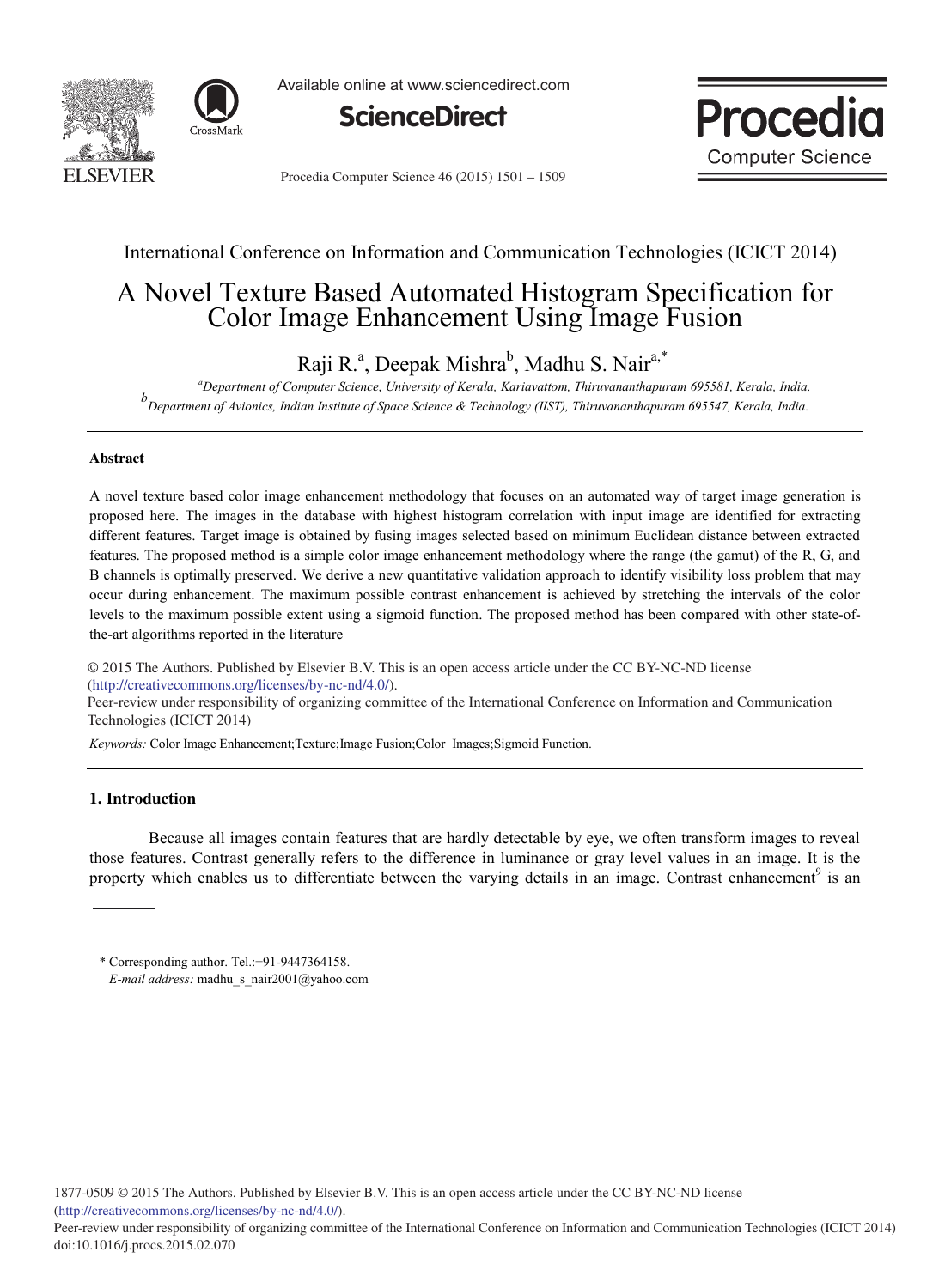image processing technique that is used to increase the contrast of an image, thereby preserving the natural look of the images.

Numerous contrast enhancement techniques exist in literature, such as gray-level transformation techniques (e.g., logarithm transformation, power-law transformation, piecewise-linear transformation, etc.) and histogram processing techniques (e.g., Histogram Equalization (HE), Histogram Specification etc)<sup>9</sup>. Histogram Equalization (HE) is one of the most well-known methods for contrast enhancement. It is useful for images with poor intensity distribution. Moreover, it cannot be applied directly to color images, because HE applied to each color channel independently disturbs perceived colorfulness of the obtained image.

The existing state-of-the-art methods includes Naik & Murthy<sup>3</sup>, Exact Histogram based method<sup>12</sup>, Histogram Warping<sup>7</sup>, method proposed by Ancuti et.al<sup>13</sup> etc. The main feature of work presented by Naik & Murthy lies in the way of extending any gray scale image enhancement method to color images without encountering gamut problem. The overall enhancement obtained by this method depends on the already existing different contrast enhancement functions for gray scale images. In Exact Histogram based methods, the input histogram is mapped to target image histogram. The enhancement depends on the method used to generate target histogram. Histogram Warping is an algorithm for global contrast enhancement of images with multimodal histograms. To locate modes and valleys, histogram analysis is performed by kernel density estimation. This enhancement technique cannot be applied to different category of images. The method proposed by Ancuti et.al is generally indented for enhancing those images that are degraded by fog, haze etc.

 In conventional as well as state-of-the-art algorithms, enhanced output image depends on target image which in turn depends on the method used to generate it. The existing traditional approaches are time consuming and do not achieve enhancement up to the expected level of human vision. They lack the ability to provide discriminate way of enhancement to various categories of input images based on their statistical features. Most of the existing techniques are intended only for certain category of images. These are all well known algorithms that independently handle gamut problem effectively<sup>3</sup>, but lack capability to handle loss of visibility problem. Visibility  $10$  is a measure of how clearly an image can be viewed and it is an essential property which has to be improved after enhancement.

 Each image is unique in its statistical parameters. If the selection of target image could be automated based on these statistical parameters, different level of enhancement can be achieved for various categories of images. This approach can make enhancement task more effective. But no such research work has yet been reported in the area of image enhancement.

 When an input image is given, it can be compared against images in database to retrieve highly correlated set of images. Some of the well known statistical parameters can be computed from input<sup>5</sup> as well as from correlated set of images. Each computed parameter of input image is compared against stored vector by computing Euclidean distance<sup>11</sup>. The statistical parameter which results in minimum Euclidean distance is taken as the criteria for selecting images for fusion. The selected images are fused hierarchically to obtain fused images. Among the obtained set of fused images, one with highest entropy is selected as target image.  $EME<sup>2</sup>$  is defined as the measure of enhancement, or measure of improvement. The EME of target image is compared with EME of input image to ensure success of enhancement. It was observed that, if the EME of target image is lower compared to EME of input image, histogram specification can lead to loss of visibility. In such cases, the number of images in the database is increased so that the algorithm can find most suitable target image for enhancement.

In this paper, we propose a novel texture based automated histogram specification for color image enhancement. The proposed method is capable of enhancing distinct categories of images like low contrast image, image with non-uniform illumination, fog image etc. The entire process is divided into four phases: (i) Target Image Generation phase (ii) Quantitative Validation phase (iii) Histogram Specification phase (iv) Post Processing phase.

The rest of the paper is organized as follows: Sections 2 sketches our texture based color image enhancement methodology. Section 3, evaluates our algorithm analytically by computing Contrast Improvement Index (CII)<sup>4</sup>, Absolute Mean Brightness Error (AMBE)<sup>8</sup>, and EME. The obtained results are compared with stateof-the-art techniques such as Naik & Murthy and method proposed by Ancuti et.al. We conclude our work with a brief discussion in Section 4.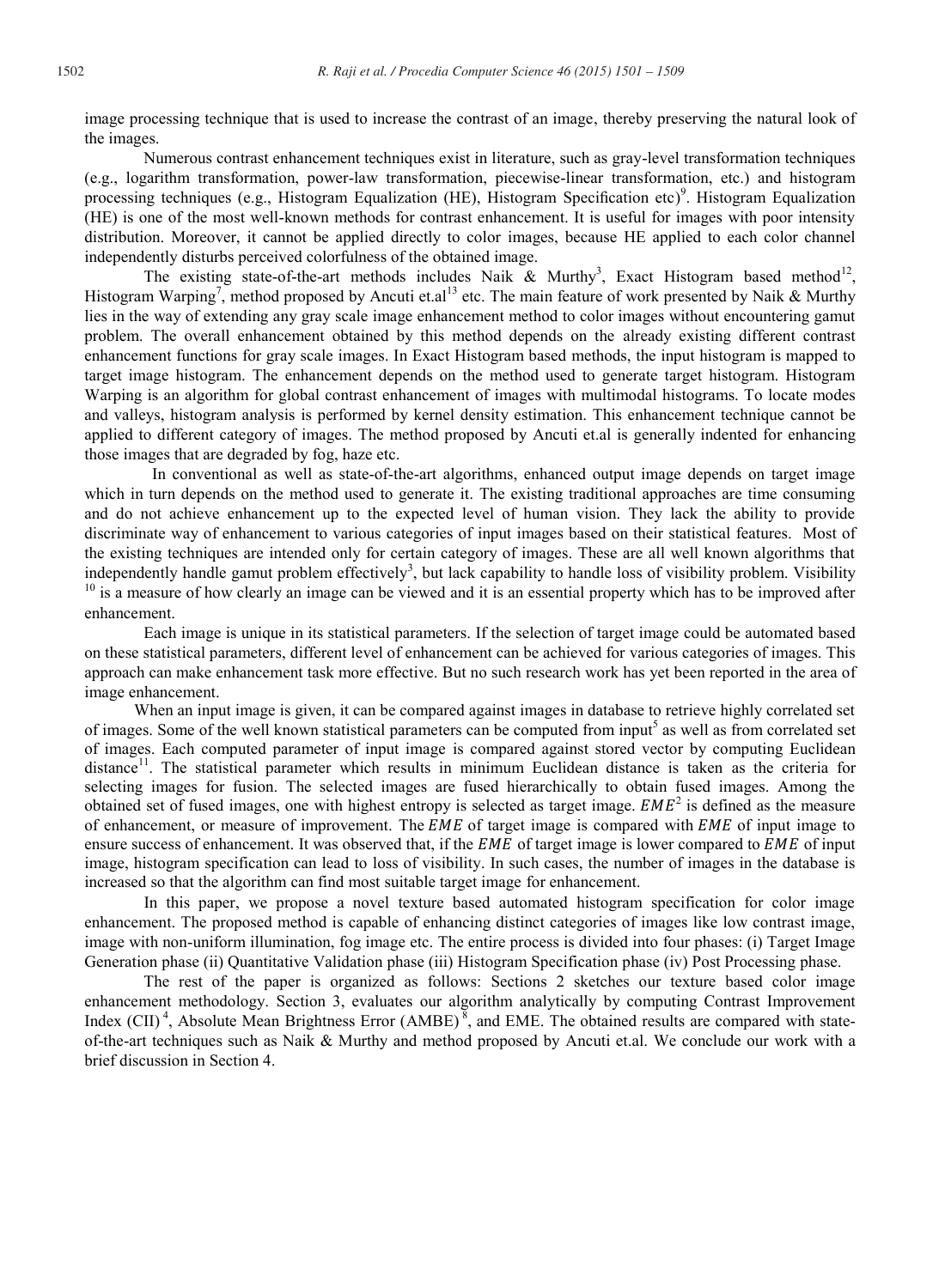#### **2. Proposed Method.**

A novel color image enhancement technique that adaptively generates the good quality target image for different categories of input image is proposed. The image database that we used in our work contains randomly selected set of images of distinct categories. This enables the algorithm in finding most similar images for image fusion such that, it would lead to generation of a good target image. Better the target image selected better would be the level of enhancement achieved. Fig. 1 shows the sample set of images stored in the image database. The proposed algorithm automatically finds a suitable target image from image database for input image using texture extraction<sup>6</sup>, matching and image fusion. Fig. 2 shows the general framework consisting of different phases involved in the proposed image enhancement method.



Fig.1 Sample set of images in the database.



Fig. 2 General framework showing different phases in the proposed Image Enhancement Method.

#### *2.1 Target Image Generation Phase:*

This phase deals with an automated way of generating a target histogram. It consists of following stages: (i) Image selection from database for fusion and (ii) Image fusion to obtain the target image.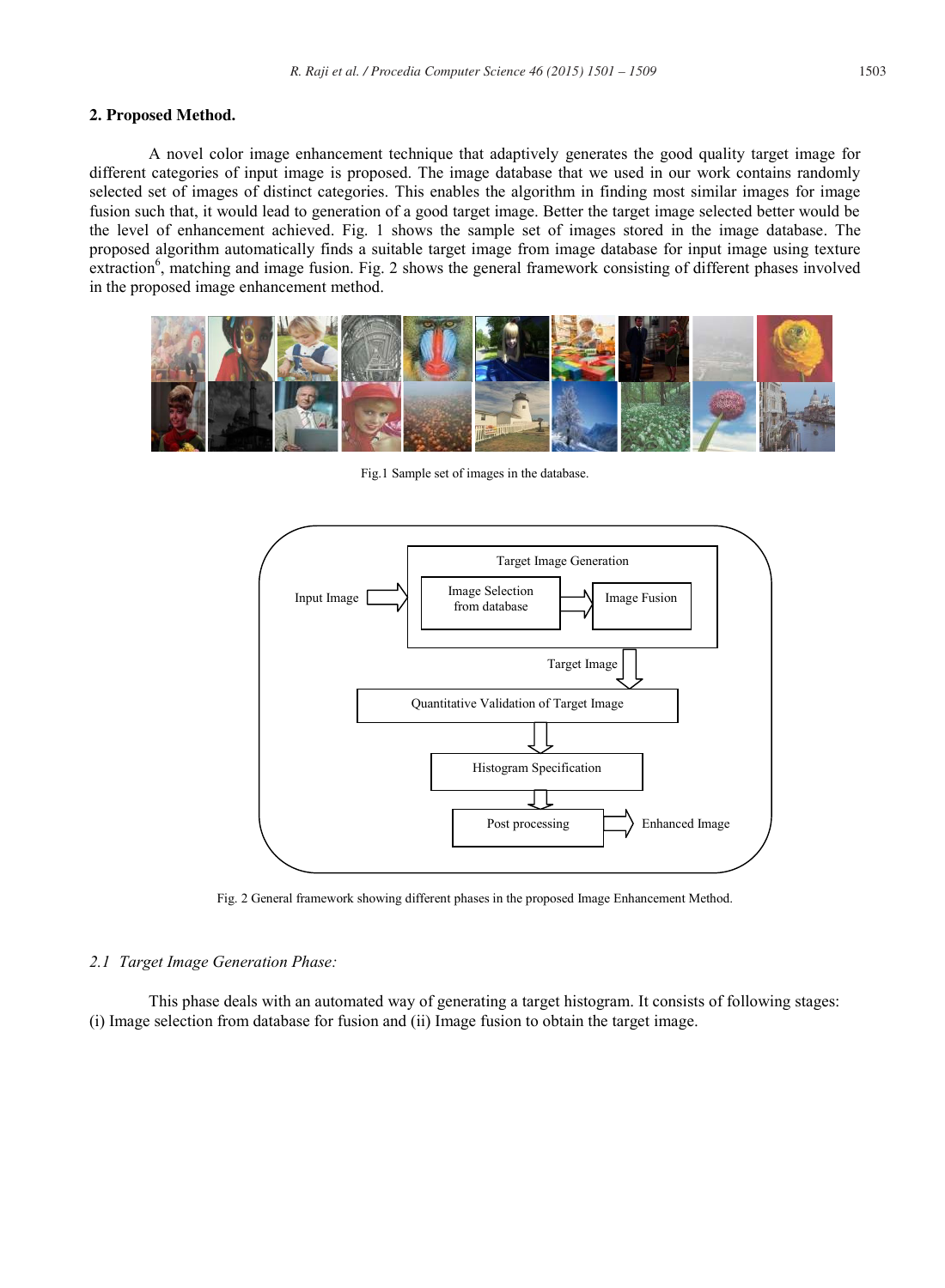## *2.1.1 Image selection from database for fusion*

Let  $f = (f_r, f_g, f_b)$  be the input RGB image to be enhanced, where  $f_r$ ,  $f_g$ ,  $f_b$  are its red, green and blue channels, respectively of size  $M \times N$ . Similarly, let  $f_d$  be the RGB image in the database. Let  $H_1$  and  $H_2$  represent the histogram of the grayscale versions of  $f$  and  $f_d$ , respectively, of same size. The correlation between the histograms  $H_1$  and  $H_2$  can be obtained as follows:

$$
d(H_1, H_2) = \frac{\sum_i (H_1(i) - \overline{H}_1)(H_2(i) - \overline{H}_2)}{\sqrt{(\sum_i (H_1(i) - \overline{H}_1))^2 (\sum_i (H_2(i) - \overline{H}_2))^2}} \qquad \forall i \in \{1, 2, \dots, 255\}
$$
\n
$$
(1)
$$

where  $\overline{H}_k = \frac{1}{N} \sum_i H_k(i)$  and N is the total number of histogram bins. The histogram correlation is used to identify set of images in the database that are having highest histogram correlation with that of input image histogram because higher the correlation, higher would be the similarity between the features.



Fig. 3 (a) Query image to be enhanced (b) Retrieved set of highly correlated images from the database.

Let  $I = \{I_1, I_2, ..., I_n\}$  represent the retrieved set of highly correlated images from the database (as shown in Fig. 3). Different statistical parameters such as mean<sup>9</sup>, entropy<sup>10</sup>, and visibility<sup>10</sup> are extracted from f and I. Mean ( $\mu$ ) represents the average intensity value of an image, Entropy (q) measures the information content in an image and Visibility (V) can be defined as a measure of how clearly an image can be seen or viewed. Mathematically, these parameters can be represented as:

$$
\mu = \frac{1}{MN} \sum_{m=1}^{M} \sum_{n=1}^{N} f_{m,n} \tag{2}
$$

where  $f_{mn}$  represent image pixel value and MN represent the total number of pixels in the image.

Entropy (q) = 
$$
-\sum_{i=0}^{255} p(i)log_2 p(i)
$$
 (3)

where $p(i)$  is the Probability Density Function (PDF) defined over the image.

$$
V = \sum_{m=1}^{M} \sum_{n=1}^{N} \left| f_{m,n} - \left( \frac{\mu}{\mu^{\alpha+1}} \right) \right| \tag{4}
$$

where  $f_{m,n}$  represent image pixel value, μ represent mean intensity value of the image and  $\alpha$  is a visual constant which typically holds value from 0.6 to 0.7.

Euclidean distance<sup>11</sup> between the vectors containing the above mentioned set of extracted features of input image  $f$ and database image in  $I$  can be computed as:

Euclidean distance, 
$$
d(x_f, x_d) = ||x_f - x_d||^2
$$
 (5)

where  $x_f = [\mu_f, E_f, V_f]$  and  $x_d = [\mu_d, E_d, V_d]$  represent computed mean, entropy and visibility of input image f and database image in  $I$ , respectively. A set of five images among  $I$  having the minimum distance value are selected for image fusion [as shown in Fig. 4].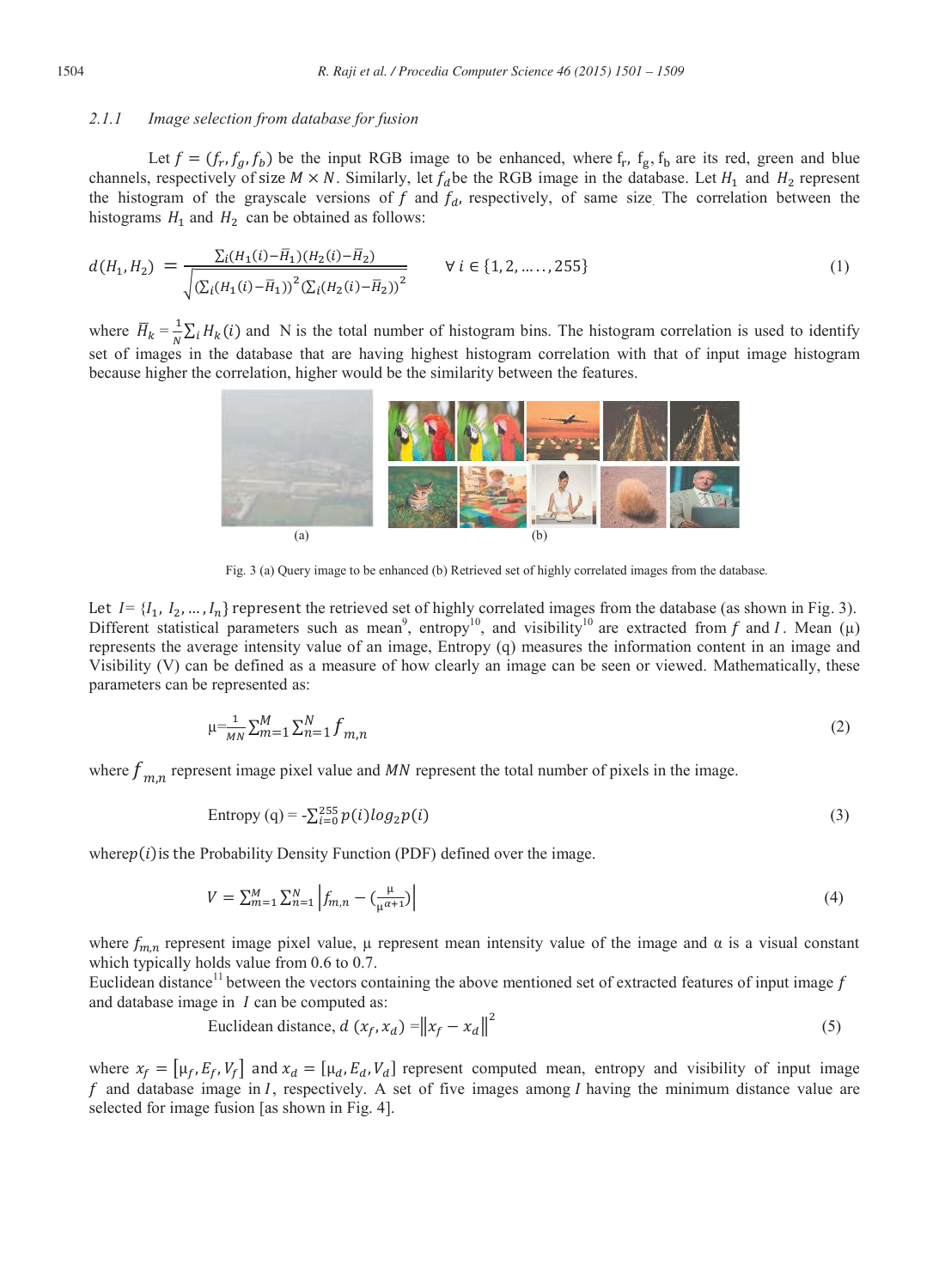

Fig. 4 Image set selected for fusion

## *2.1.2 Image Fusion to Obtain a Target Image.*

The set of five images selected for fusion will be most similar with input image in their features. To obtain the target image, image fusion technique is used. Image fusion $10$  is the process of combining two or more images such that the resultant image will be having information from the entire source images selected for fusion. In this method, image fusion is done based on entropy. Other features like visibility, histogram similarity can also be used, but empirically it was found that reference image selected based on entropy contributed much in achieving maximum enhancement.

*Image fusion principle:* While fusing two images, one is selected as foreground image and other as background image. The parameter β defines the rate of mixing of these images, where  $β ∈ (0,1)$ . Let  $I' = \{I_1, I_2, \dots, I_5\}$ represent the set of selected images for fusion such that  $I' \subset I$  and  $E = \{e_1, e_2, \dots, e_5\}$  represent the entropy of all images in  $I'$ . A new set of images can be obtained by fusing all combinations of images in  $I'$ . Let  $X, Y$  represent two of the images selected from I' to be fused and  $e_1$ ,  $e_2$  represent their entropy, respectively. Value of parameter  $\beta$  can be set based on the following conditions:

$$
\beta = \begin{cases}\n0.25, & e_1 < e_2 \\
0.75, & e_1 > e_2 \\
0.5, & e_1 = e_2\n\end{cases}
$$
\n(6)

Let  $X_{m,n}$ ,  $Y_{m,n}$  represent pixel values of images to be fused, and  $Z_{m,n}$  represent pixel values of the fused image. Then,  $Z_{m,n}$  can be computed as:

$$
Z_{m,n} = \beta \left( X_{m,n} \right) + (1 - \beta) \left( Y_{m,n} \right) \tag{7}
$$

Let  $Z = \{Z_1, Z_2, \dots, Z_{10}\}$  be the set of fused images obtained. From this set, one with highest entropy is selected as target image  $(f')$ . Fig. 5 shows the set of fused images obtained by fusing all combinations of two images from  $I^{\prime}$ .



Fig. 5 Generated set of fused images.

#### *2.2 Quantitative validation.*

This phase deals with quantitative validation of target image selected to ensure success of enhancement. This is done prior to histogram specification<sup>9</sup>. It is necessary because we empirically found that if the selected target histogram is unsuitable for the input image, histogram specification of input image with respect to target image histogram would result in loss of visibility rather than enhancement. We refer to this problem as Visibility Loss problem.

*Visibility Loss problem:* Visibility loss problem generally occur due to failure in identifying a suitable target image from database corresponding to the input image for histogram specification. The significance of the target image selected is identified by measuring the  $EME$  of input image and target image. Empirically it was found that, for successful enhancement *EME* of target image selected must be greater than *EME* of input image so that histogram specification would ultimately result in effective enhancement. If the specified condition is not satisfied, histogram specification would lead to visibility loss problem.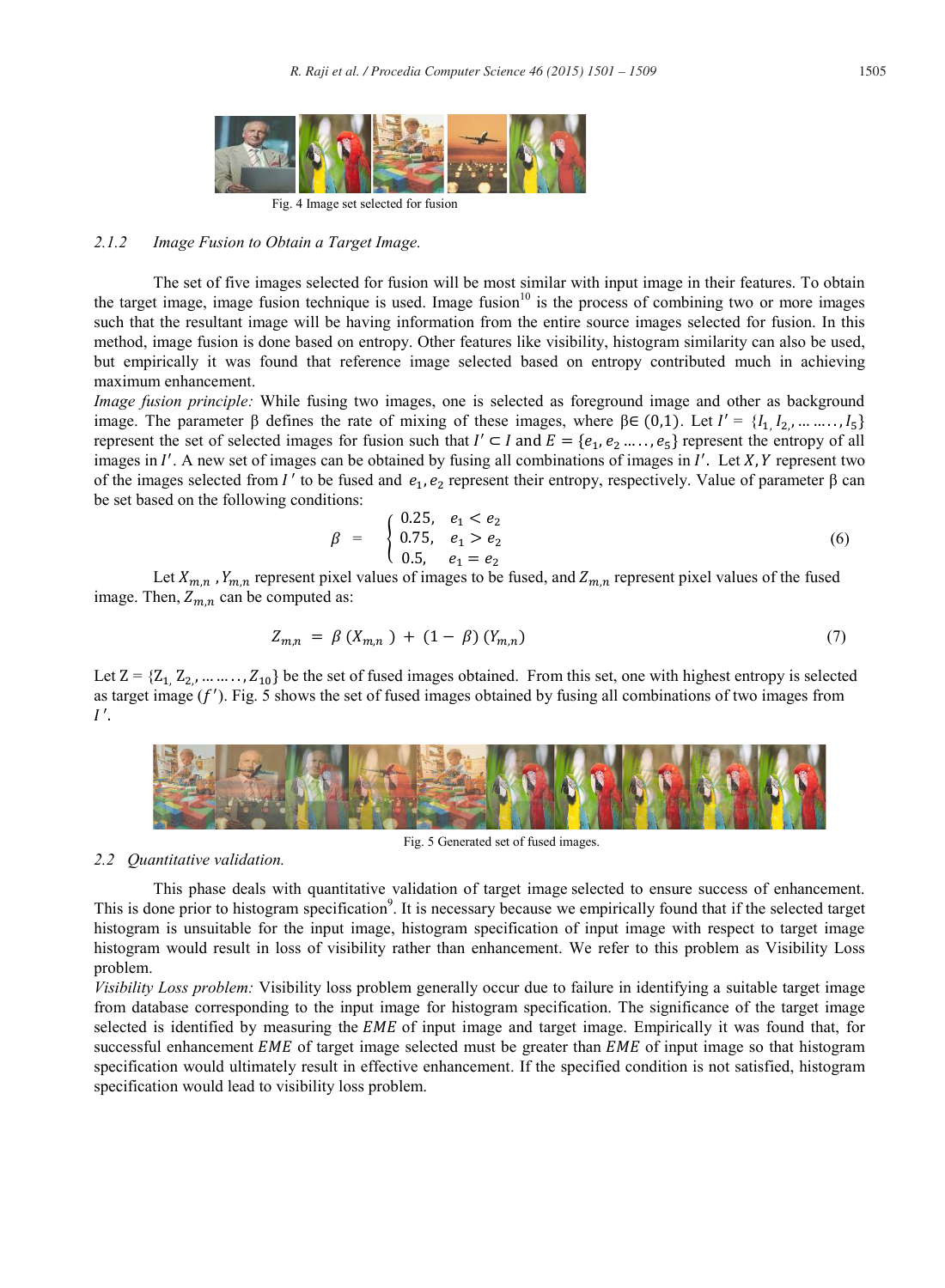

Fig.6 (a) Input image (EME = 7.6019) (b) Target image (EME = 2.6838) (c) Enhaned image with visibility loss (EME = 5.4843 ) (d) New target image (EME =  $9.112$ ) (e) Enhnced image without visibility loss (EME =  $10.3699$ ).

 Fig. 6 illustrates handling of visibility loss problem that may occur during enhancement. Fig. 6(a) shows the input image to be enhanced with  $EME = 7.6019$ , 6(b) shows the selected target image with  $EME = 2.6838$  and 6(c) shows the enhanced image which contains the visibility loss problem with  $EME = 5.4843$ . This problem can be solved by increasing the number of images in the database so that the algorithm can successfully identify a target image by fusing images more closer to the input image. Initially, in our experiment the database consisted of around 200 images of different categories. By extending the number of database images to 350, we could identify appropriate target images for more category of input images, which made enhancement task more efficient. Fig. 6(d) shows new target image selected with  $EME = 9.112$  and 6(e) shows the enhanced result obtained with  $EME =$ 10.3699. But increasing the number of images in database, may increase the computational time required for database search. Such problem can be solved to a great extent by using an efficient clustering algorithm like  $BIRCH<sup>1</sup>$  which can deal with large data sets.

#### *2.3 Histogram Specification.*

The objective of Histogram Specification (HS)<sup>9</sup> is to generate an output image that has a specified desirable histogram. Let  $h_{f_c}, h_{f'_c}$  represent the histograms of  $f_c$  and  $f'_c$  respectively, for a particular color channel c. The cumulative distribution functions  $F_{f_c}$  and  $F_{f'_c}$  for  $h_{f_c}$  and  $h_{f'_c}$  can be obtained, respectively as:

$$
F_{fc} = \sum_{i=0}^{j} h_{fc}(i)
$$
  
\n
$$
F_{fc} = \sum_{i=0}^{j} h_{fc}(i)
$$
  
\n
$$
j \in \{0, 1, ..., L-1\}
$$
 (8)

A look-up table can be designed by looking for gray level match. For each gray level  $h_{f_c}(l) \in \{0, 1, ..., L-1\}$  find corresponding  $h_{f'_c}(j)$  such that  $F_{f'_c}(j)$  best matches  $F_{f_c}(l)$ . This value can be maintained in the look-up table as looku $p_c(l) = j$ . Finally, the enhanced image  $f_c$  is obtained by replacing each pixel in  $f_c$  with the corresponding value *i* obtained from the look-up table as follows:

$$
\hat{f}_{c(m,n)} = \text{lookup}_{c}(f_{c(m,n)})
$$
\n(9)

After histogram specification, it is possible that the range of r, q and b channels in  $\hat{f}$  may not be optimally preserved resulting in gamut problem.

*Gamut problem*: We know that for the input color image  $f_c \in \{0, 1, \ldots, L-1\}$   $\forall c \in \{r, g, b\}$ , where L represent the maximum number of possible gray level value. The enhanced image  $\hat{f}$  of  $f$  can be correctly displayed or visualized only if

$$
\hat{f}_c \in \{0, 1..., L-1\} \quad \forall c \in \{r, g, b\} \tag{10}
$$

To detect whether the enhanced image  $\hat{f}$  has gamut problem or not, we adopted the following procedure. Find the maximum and minimum value in the enhanced image  $\hat{f}$  for a particular color channel c as follows: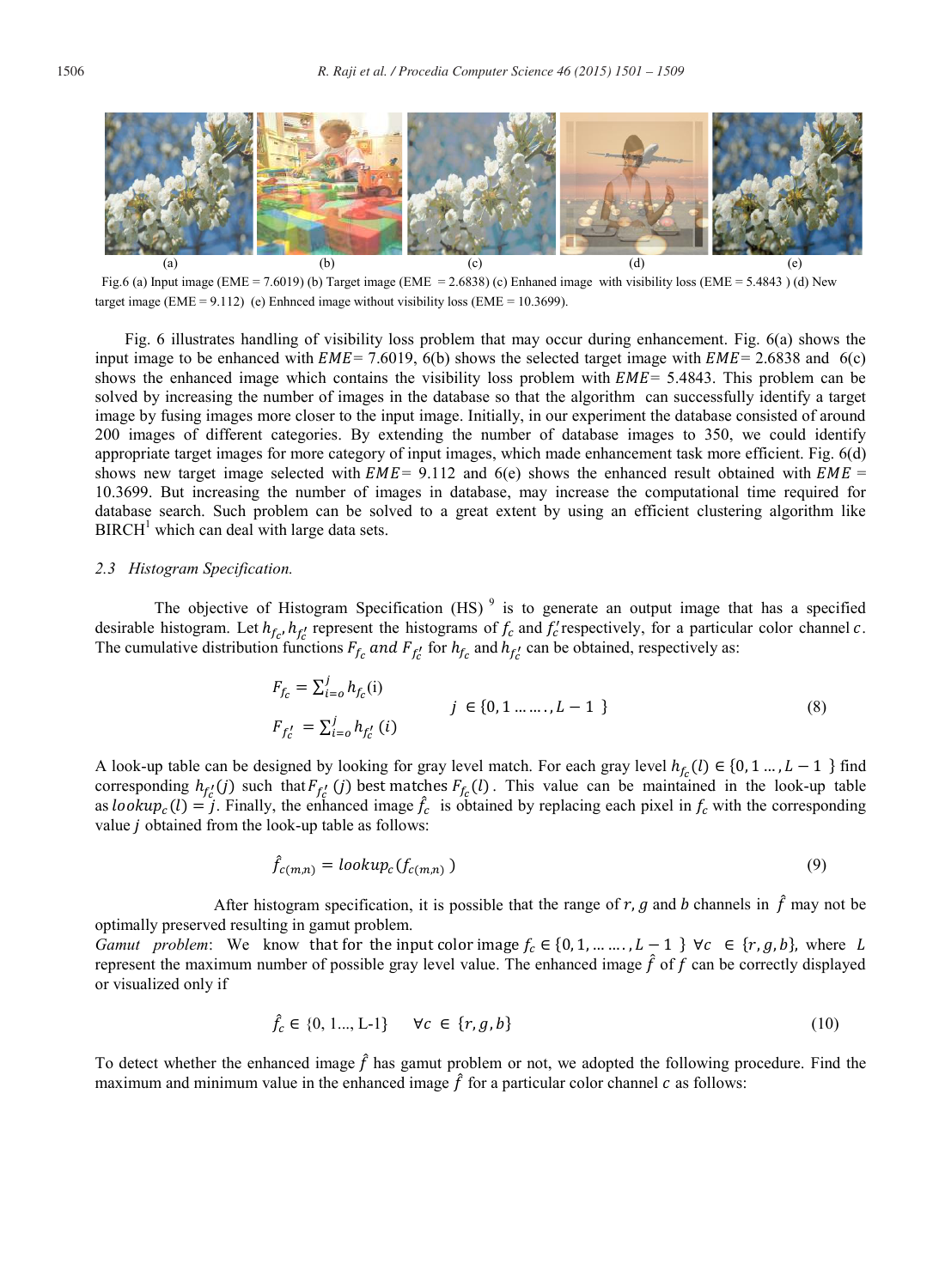$$
mx_c = \max\{f_c\}, \qquad mn_c = \min\{f_c\} \tag{11}
$$

Then the gamut problem is identified for the enhanced image  $\hat{f}$ , if  $mx > L - 1$  or if  $mn < 0$ . In such a situation, the pixel values of  $\hat{f}$ can be redefined as follows:

$$
\hat{f}_c = (\hat{f}_c - mn_c) / (mx_c - mn_c) \qquad \forall c \in \{r, g, b\}
$$
\n(12)



Fig.7 (a) Input image (b) Target image (c) Enhanced output image with gamut problem and (d) Enhanced image preserving the color gamut.

Fig.7 illustrates handling of gamut problem by proposed method. Fig. 7(a) shows the input image to be enhanced with  $EME = 1.2913$ , 7(b) shows the selected target image with  $EME = 2.6838$ , 7(c) shows the enhanced image which contains the gamut problem with  $EME=4.8609$  and 7(d) shows enhanced image obtained preserving the gamut by normalization with  $EME = 5.6573$ .

## *2.4. Post Processing*

Post processing enhances the quality of a finished image by making them visually clearer as well as by retaining the look and feel of the image. Here, post processing is done using sigmoid function. Sigmoid functions<sup>5</sup> are continuous non-linear functions that maps entire range of x to the domain [0, 1] of y. The sigmoid function is applied on each independent channel of  $\hat{f}$  as follows:

$$
\hat{f}_{c(m,n)} = \hat{f}_{c(m,n)} + k_1 \left( \frac{\hat{f}_{c(m,n)}}{1 - e^{\left(k_1 \left(k_1 + \hat{f}_{c(m,n)}\right)\right)}} \right) \qquad \forall c \in \{r, g, b\} \tag{13}
$$

where  $f_{c(m,n)}$  represent image pixel value of a particular color channel c of  $f_c$  and  $k_1$  is empirically taken as 0.75. This function further enhances the image by stretching the intervals of the color levels to the maximum possible extent. Fig. 8 shows the image enhancement results obtained after applying the post processing method.



 Fig.8 (a) Input image (EME= 5.4644) (b) Selected target image (EME=5.653) (c) Enhanced image before post processing (EME= 6.3160) (d) Enhanced image after post processing (EME=7.321).

#### **3. Experimental Results:**

In this section, we evaluate the performance of the proposed algorithm and compare it with two state-of-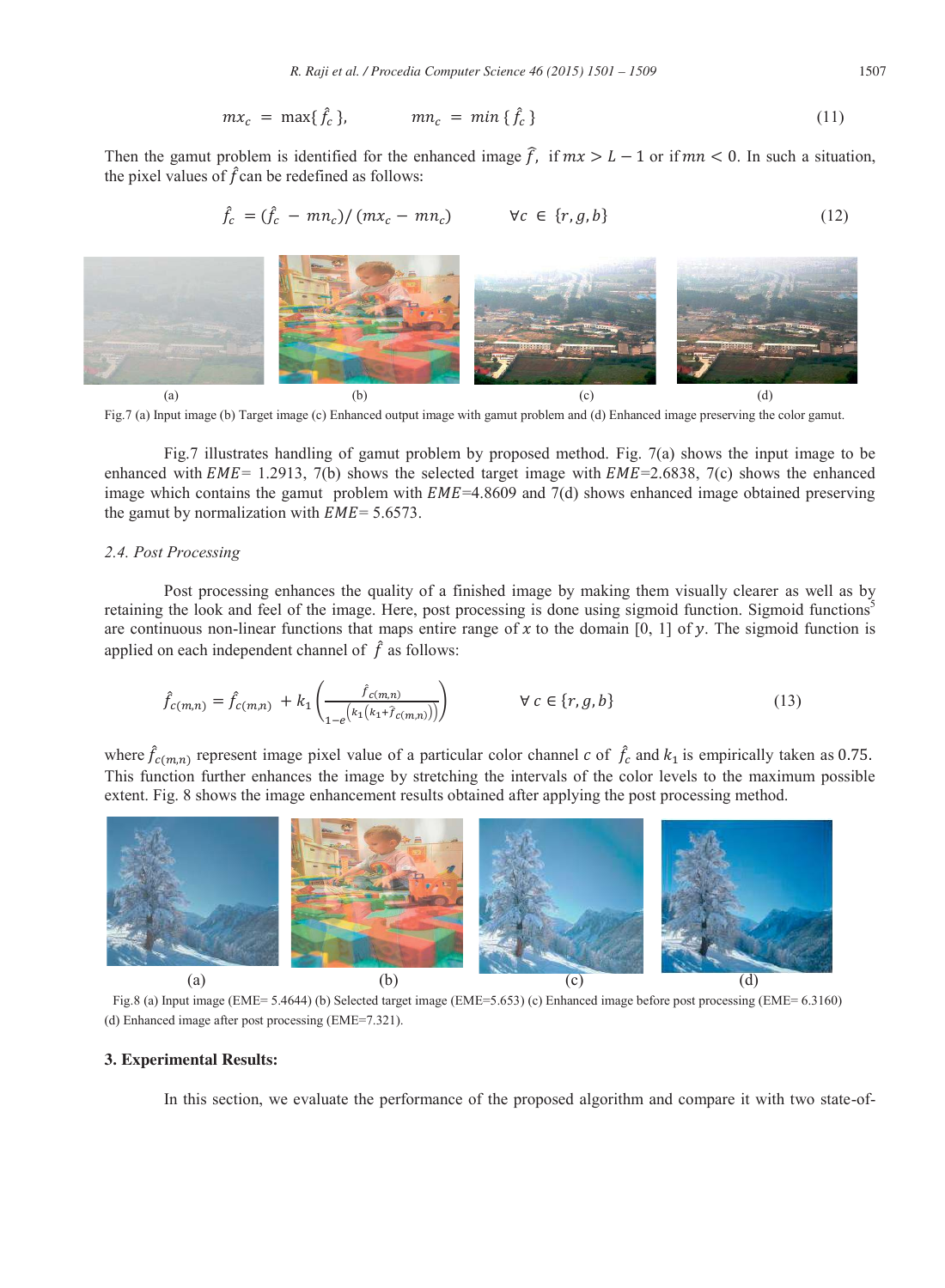the-art methods Naik & Murthy<sup>3</sup> and Ancuti et.al's method<sup>13</sup>. The database used in the experiment consists of 400 images taken from the standard image data set. The samples in the database include low contrast images, fog images, etc. We have used three evaluation metrics;  $EME<sup>2</sup>$ ,  $AMBE<sup>8</sup>$  and  $CH<sup>4</sup>$  to prove the superiority of the proposed method over Naik's method and Ancuti et.al's method.

 Fig. 9 shows the experimental result obtained for three images belonging to the categories of image with color gamut problem, fog image and low contrast image, respectively. Result analysis shows that the state-of-the-art methods are capable of enhancing certain category of images and fails when a distinct category of input image is given. This is because either they are meant for enhancing a particular type of images or the enhancement depends upon method used to obtain target image. From the results obtained, we can see that proposed method is capable of enhancing different categories of images since it is using automatic generation of target image based on the texture of the input image to be enhanced.

The quantitative values obtained for the various evaluation metrics are shown in Table 1.  $EME$  values obtained for the proposed method show that they are comparable with the state-of-the-art methods used. AMBE values are lower in the proposed method which indicates that brightness of the original image is preserved in the enhanced image. The values obtained for CII in proposed method shows that there is significant improvement in contrast of the enhanced image. Subjective analysis of results in Fig. 9 shows that the proposed method outperforms the state-of-the-art methods.



Fig. 9 (a) Input image Lady (b) Input image Doll (c) Input image Couple (d)-(f) Enhancement resluts of Naik & Murthy's method (g)-(i) Enhancement results of Ancuti et.al's method (j)-(l) Enhancement results of the proposed method.

(c) (f) (i) (i) (l)

.